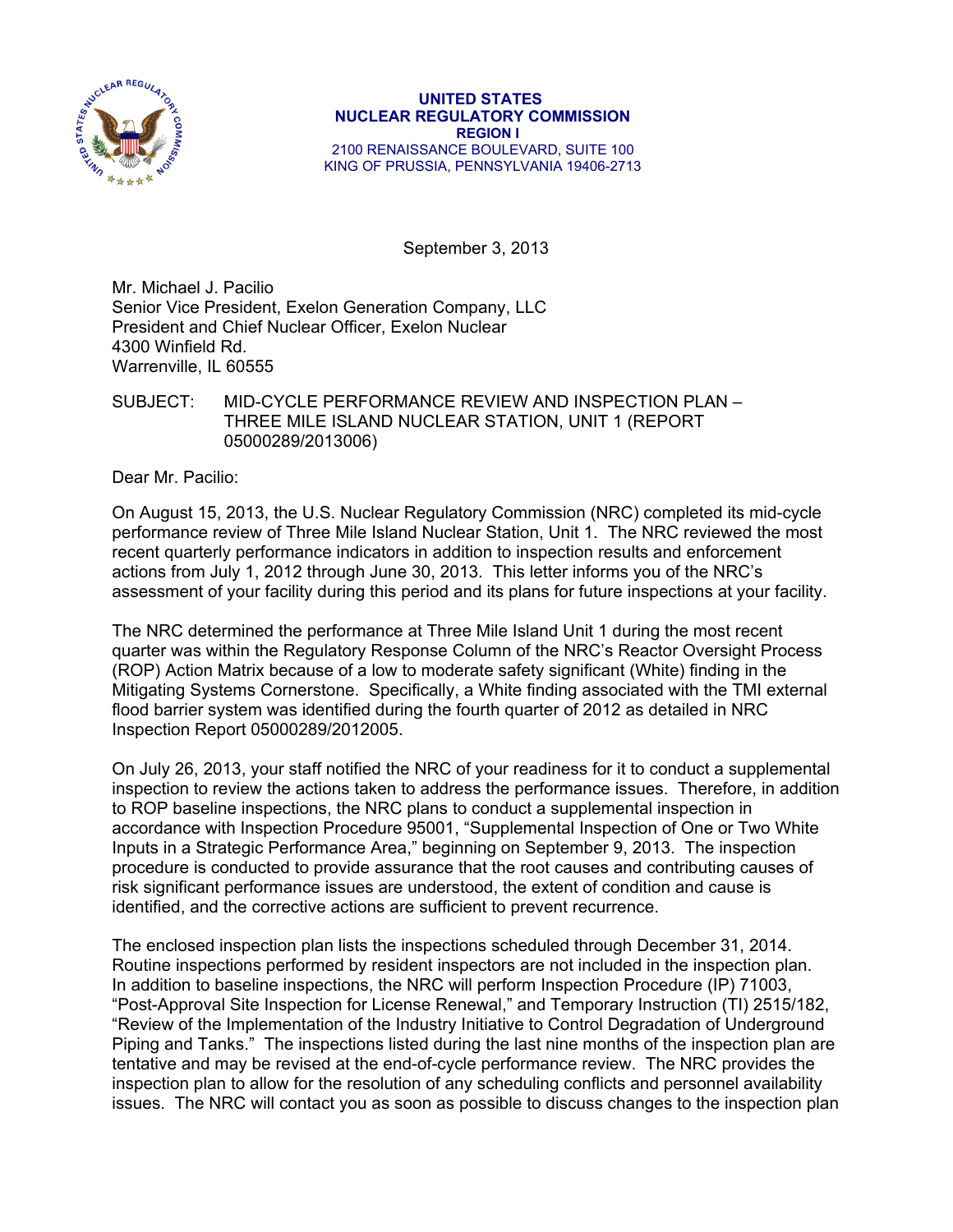should circumstances warrant any changes. This inspection plan does not include securityrelated inspections, which will be sent via separate, non-publicly available correspondence.

In accordance with Title 10 of the *Code of Federal Regulations* (10 CFR) Section 2.390 of the NRC's "Rules of Practice," a copy of this letter will be available electronically for public inspection in the NRC Public Document Room or from the Publicly Available Records (PARS) component of the NRC's Agencywide Documents Access and Management system (ADAMS). ADAMS is accessible from the NRC Web site at http://www.nrc.gov/reading-rm/adams.html (the Public Electronic Reading Room).

Please contact Gordon Hunegs at (610)337-5046 with any questions you have regarding this letter.

Sincerely,

**/RA/** 

Darrell J. Roberts, Director Division of Reactor Projects

Docket Nos.: 50-289 License Nos.: DPR-50

Enclosure: Inspection Plan

cc w/encl: Distribution via ListServ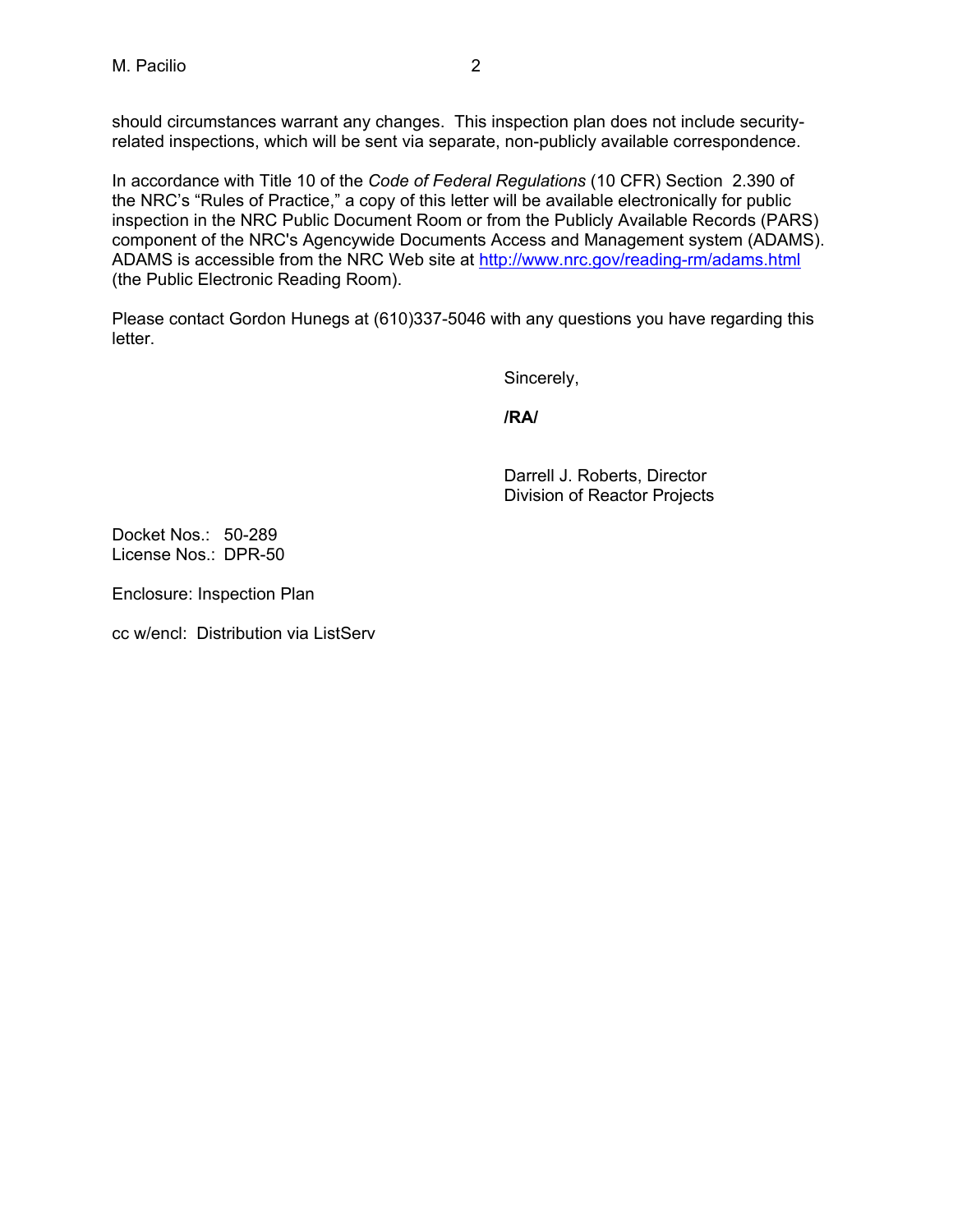should circumstances warrant any changes. This inspection plan does not include securityrelated inspections, which will be sent via separate, non-publicly available correspondence.

In accordance with Title 10 of the *Code of Federal Regulations* (10 CFR) Section 2.390 of the NRC's "Rules of Practice," a copy of this letter will be available electronically for public inspection in the NRC Public Document Room or from the Publicly Available Records (PARS) component of the NRC's Agencywide Documents Access and Management system (ADAMS). ADAMS is accessible from the NRC Web site at http://www.nrc.gov/reading-rm/adams.html (the Public Electronic Reading Room).

Please contact Gordon K. Hunegs at (610)337-5046 with any questions you have regarding this letter.

Sincerely, **/RA/** 

> Darrell J. Roberts, Director Division of Reactor Projects

Docket Nos. 50-289 License Nos. DPR-50

Enclosure: Inspection Plan

cc w/encl: Distribution via ListServ

Distribution w/encl: W. Dean, RA D. Lew, DRA D. Roberts, DRP M. Scott, DRP R. Lorson, DRS J. Rogge, DRS G. Hunegs, DRP B. Bickett, DRP

- A. Dugandzic, DRP D. Werkheiser, DRP, SRI T. Setzer, DRP, SRI Actg J. Heinly, DRP, RI A. Diaz, DRP, AA V. Campbell, RI, OEDO DRS Branch Chiefs (6) N. McNamara, RI, SLO D. Tifft, RI, SLO
- D. Screnci, RI, PAO N. Sheehan, RI, PAO RidsNrrDirslpab Resource ROPassessment Res RidsNrrPMThreeMileIsland Res RidsNrrDorlLpl1-2 Resource ROPReports Resource

|                                  | DOCUMENT NAME: S:\ROP ASSESSMENT MEETINGS ARCHIVE\ROP-14 MID-CYCLE REVIEW\BRANCH 6\THREE MILE ISLAND\TMI 2013 MC LETTER.DOCX |  |  |
|----------------------------------|------------------------------------------------------------------------------------------------------------------------------|--|--|
| ADAMS Accession No.: ML13246A131 |                                                                                                                              |  |  |

| ☑<br><b>SUNSI Review</b> |                     | 冈<br>Non-Sensitive<br>Sensitive |              | ₩<br><b>Publicly Available</b><br>Non-Publicly Available |  |
|--------------------------|---------------------|---------------------------------|--------------|----------------------------------------------------------|--|
| <b>OFFICE</b>            | <b>RI/DRP</b>       | RI/DRP                          | RI/DRP       | RI/DRP                                                   |  |
| NAME<br>mmt              | DWerkheiser/ BB for | <b>BBickett/BB</b>              | GHunegs/ GKH | DRoberts/DJR                                             |  |
| <b>DATE</b>              | 08/26/13            | 08/26 /13                       | 09/27/13     | 08/30/13                                                 |  |

OFFICIAL RECORD COPY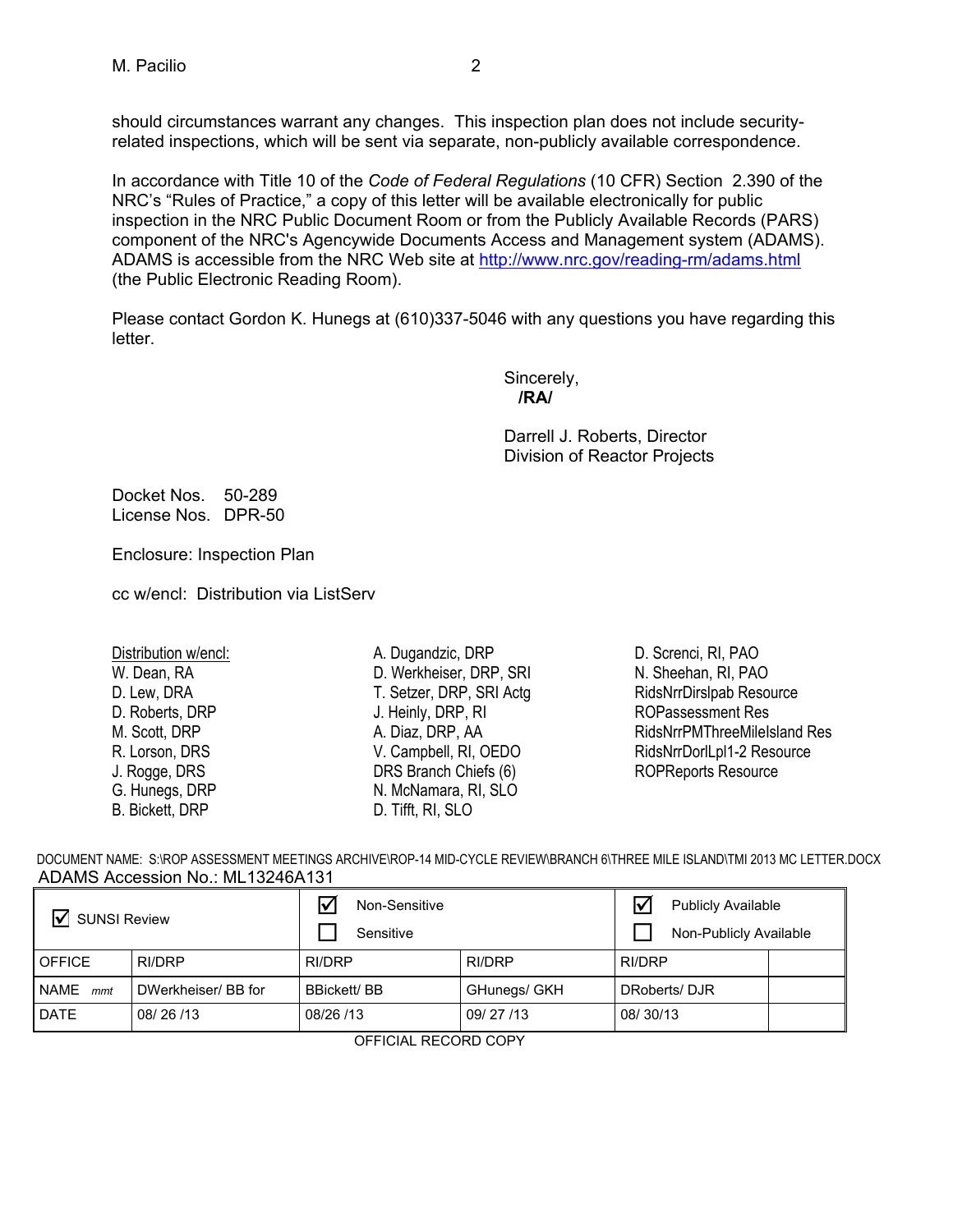Page 1 of 2

Report 22

09/03/2013 07:49:43

## **Three Mile Island Inspection / Activity Plan** 07/01/2013 - 12/31/2014

| Unit         |            | <b>Planned Dates</b>  |                                                                                     |            |                                                                                                      | No. of Staff   |
|--------------|------------|-----------------------|-------------------------------------------------------------------------------------|------------|------------------------------------------------------------------------------------------------------|----------------|
| Number       | Start      | End                   | <b>Inspection Activity</b>                                                          |            | <b>Title</b>                                                                                         | on Site        |
|              |            |                       | 7111117                                                                             |            | - PERMANENT PLANT MODIFICATIONS                                                                      | $\overline{3}$ |
| 1            | 07/08/2013 | 07/12/2013            | IP 7111117T                                                                         |            | Evaluations of Changes, Tests, and Experiments and Permanent Plant Modifications                     |                |
|              |            |                       | 7111107T                                                                            |            | - TRIENNIAL HEAT SINK                                                                                | $\mathbf{1}$   |
| 1            | 08/12/2013 | 08/16/2013            | IP 7111107T                                                                         |            | <b>Heat Sink Performance</b>                                                                         |                |
|              |            |                       | 95001                                                                               |            | - WHITE FLOODING ISSUE                                                                               | $\mathbf{2}$   |
| 1            | 09/09/2013 | 09/20/2013            | IP 95001                                                                            |            | Supplemental Inspection for One or Two White Inputs in a Strategic Performance Area                  |                |
|              |            |                       | 71124                                                                               |            | - RAD SAFETY INSPECTIONS                                                                             | $\overline{2}$ |
| 1            | 09/23/2013 | 09/27/2013            | IP 71124.05                                                                         |            | Radiation Monitoring Instrumentation                                                                 |                |
| 1            | 09/23/2013 | 09/27/2013            | IP 71124.06                                                                         |            | Radioactive Gaseous and Liquid Effluent Treatment                                                    |                |
|              |            |                       | 71124.08                                                                            | - RADWASTE |                                                                                                      | $\ddagger$     |
| 1            | 09/30/2013 | 10/04/2013            | IP 71124.08                                                                         |            | Radioactive Solid Waste Processing and Radioactive Material Handling, Storage, and Transportation    |                |
|              |            |                       | TI-182                                                                              |            | - DEGRADED UNDERGROUND PIPING - PHASE 2                                                              | $\mathbf{1}$   |
| 1            | 10/07/2013 | 10/11/2013            | IP 2515/182                                                                         |            | Review of the Implementation of the Industry Initiative to Control Degradation of Underground Piping |                |
|              |            |                       | HP                                                                                  |            | - OCC RAD SAFETY/PI VERIFY                                                                           | 1              |
| 1            | 11/04/2013 | 11/08/2013            | IP 71124.01                                                                         |            | Radiological Hazard Assessment and Exposure Controls                                                 |                |
|              | 11/04/2013 | 11/08/2013            | IP 71124.02                                                                         |            | Occupational ALARA Planning and Controls                                                             |                |
|              | 11/04/2013 | 11/08/2013            | IP 71124.03                                                                         |            | In-Plant Airborne Radioactivity Control and Mitigation                                               |                |
| 1            | 11/04/2013 | 11/08/2013            | IP 71124.04                                                                         |            | Occupational Dose Assessment                                                                         |                |
| 1            | 11/04/2013 | 11/08/2013            | IP 71151-OR01                                                                       |            | Occupational Exposure Control Effectiveness                                                          |                |
|              |            |                       | 71003                                                                               |            | - LR COMMITMENTS PHASE 1 INSP                                                                        | $\mathbf{2}$   |
| 1            | 11/04/2013 | 11/08/2013            | IP 71003                                                                            |            | Post-Approval Site Inspection for License Renewal                                                    |                |
|              |            |                       | 7111108P                                                                            |            | - INSERVICE INSPECTION                                                                               | $\mathbf{2}$   |
| $\mathbf{1}$ | 11/04/2013 | 11/15/2013            | IP 7111108P                                                                         |            | Inservice Inspection Activities - PWR                                                                |                |
|              |            |                       | 4/7EXAM                                                                             |            | - TMI INITIAL EXAM                                                                                   | 3              |
| 1            | 03/10/2014 | 03/14/2014            | U01895                                                                              |            | FY14-TMI INITIAL OPERATOR LICENSING EXAM                                                             |                |
| 1            | 04/07/2014 | 04/11/2014            | U01895                                                                              |            | FY14-TMI INITIAL OPERATOR LICENSING EXAM                                                             |                |
|              |            |                       | <b>HP</b>                                                                           |            | - EXPOSURE CONTROLS AND ALARA INSPECTION                                                             | 1              |
| 1            | 01/06/2014 | 01/10/2014            | IP 71124.01                                                                         |            | Radiological Hazard Assessment and Exposure Controls                                                 |                |
| 1            | 01/06/2014 | 01/10/2014            | IP 71124.02                                                                         |            | Occupational ALARA Planning and Controls                                                             |                |
|              |            |                       | <b>TRIFI</b>                                                                        |            | - TRIENNIAL FIRE PROTECTION                                                                          | 4              |
| 1            | 01/27/2014 | 01/31/2014            | IP 7111105T                                                                         |            | Fire Protection [Triennial]                                                                          |                |
| $\mathbf{1}$ |            | 02/10/2014 02/14/2014 | IP 7111105T                                                                         |            | Fire Protection [Triennial]                                                                          |                |
|              |            |                       | <b>EP PROG</b>                                                                      |            | - EP PROGRAM INSPECTION                                                                              | 1              |
| 1            | 02/03/2014 | 02/07/2014            | IP 7111402                                                                          |            | Alert and Notification System Testing                                                                |                |
|              |            |                       | This report does not include $\text{IMPO}$ and $\text{O}$ $\text{ITAGE}$ activities |            |                                                                                                      |                |

 $\mathcal{L}$ 

This report does not include INPO and OUTAGE activities.<br>This report shows only on-site and announced inspection procedures.